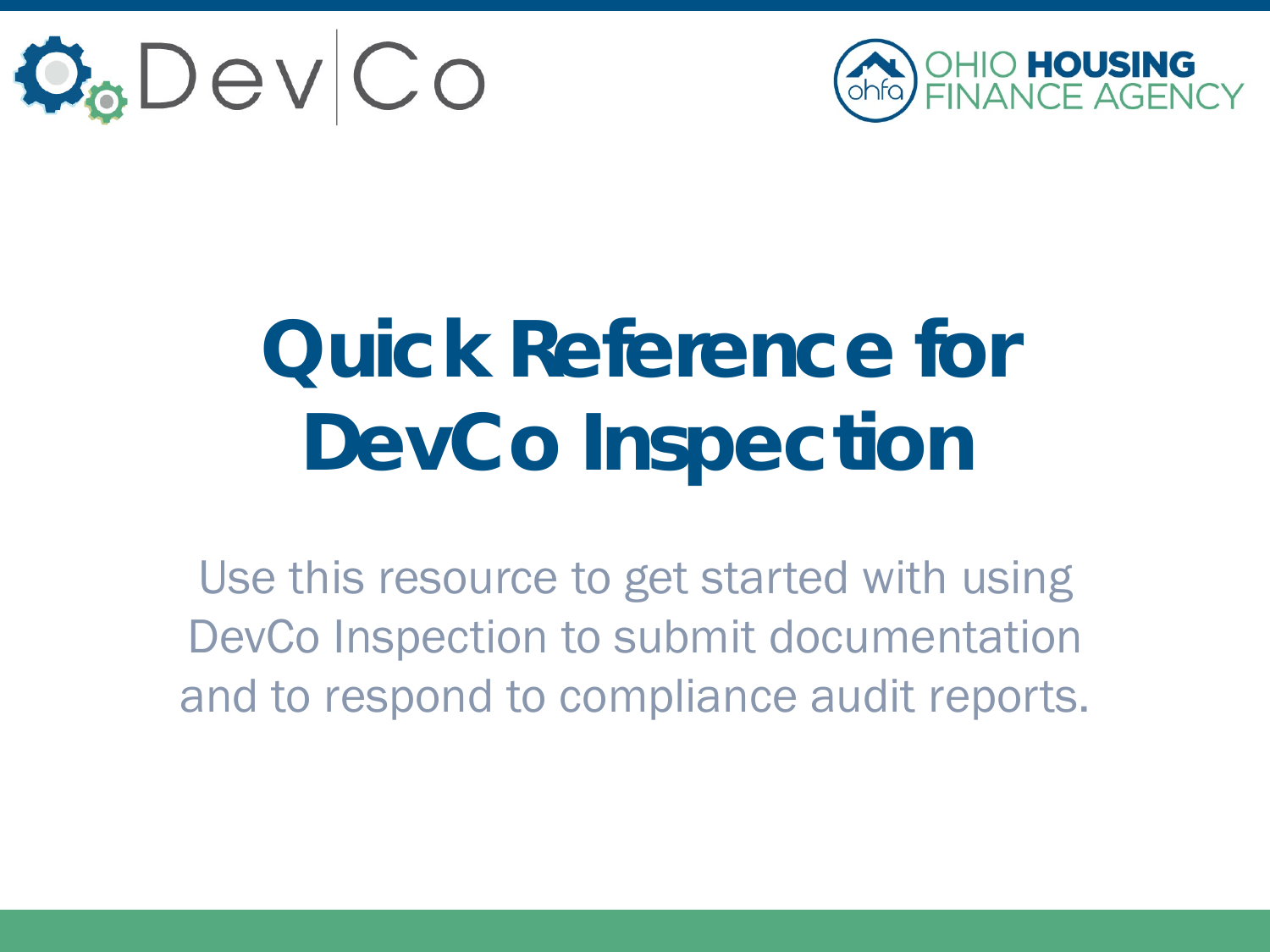

### <sup>2</sup> **Contents**

# $\equiv$  Access DevCo Inspection

– *Steps for access, this area of DevCo is used for compliance audit reports & submit responses*

## View of DevCo Inspection

– *Lists all audits that are currently open for your portfolio that is in DevCo*



#### o *Access OHFA Issued* – *Steps to access compliance audit reports and EHS violation documents* o *Using Filters* – *How to find reports by project name or audit status* o *View Audit* – *Open a specific Audit* o *Submit Responses* – *Submit responses to reviews* 5 *5 6 7 8*

#### **Communications**  $\overline{\mathbf{\Sigma}}$

– *Covers areas for secure communications with OHFA or DevCo Inspection users in your organization*

# Tips and Troubleshooting

3

4

9

10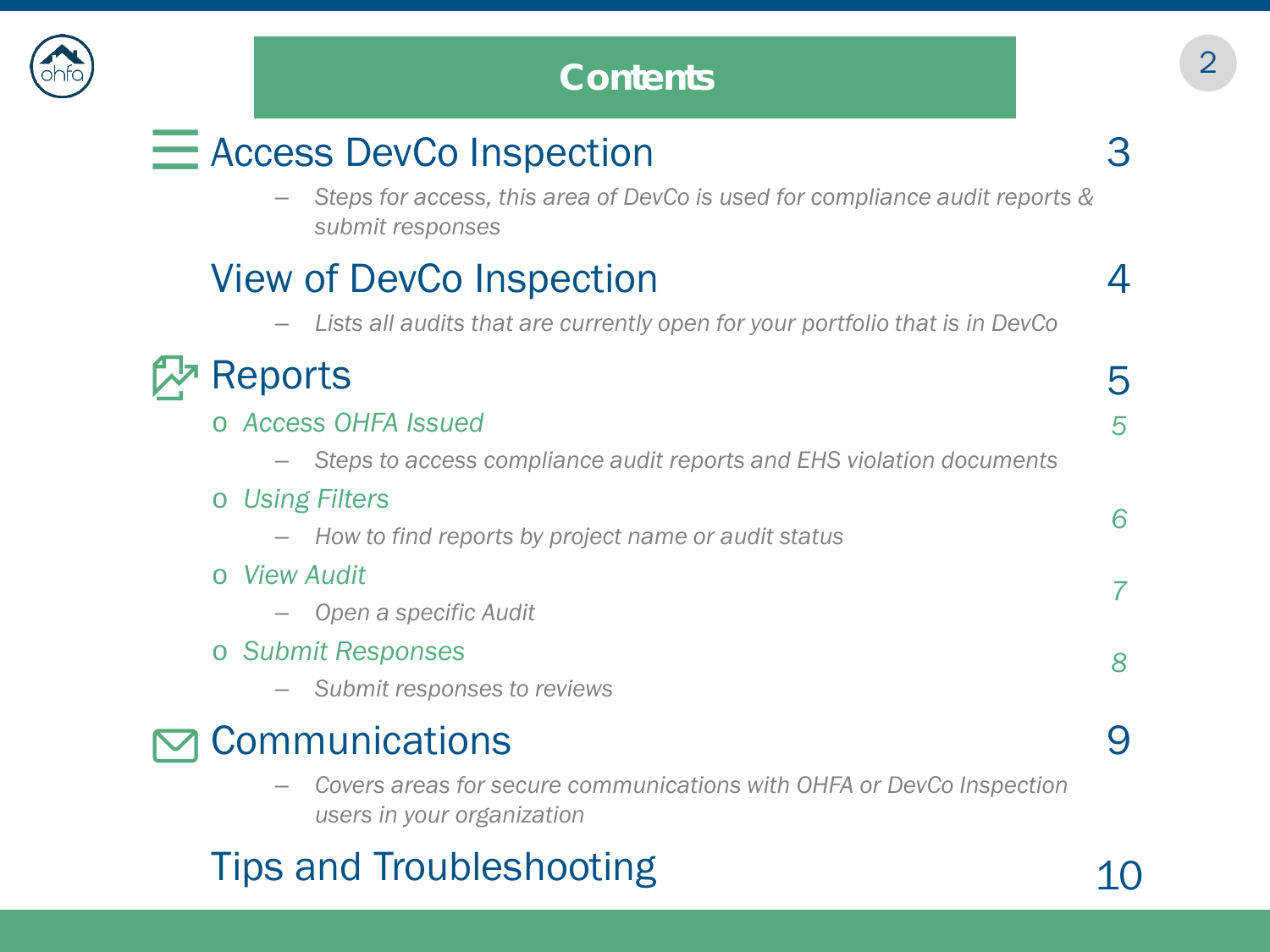

# Step 1: Login to DevCo using *Google Chrome*

*<https://devco.ohiohome.org/AuthorityOnline/Default.aspx>*



### Step 2: Click APPS on top banner

### Step 3: Click DevCo Inspection



*Web address changes to https://pcinspect.ohiohome.org/* 

*Note: if you access the pcinspect.ohiohome page directly you will be asked to complete additional authentication steps the first time you access it from a computer or other devices.*

*If you have issues with access contact the DevCo Helpdesk, [https://devco.ohiohome.org/devcoinquiries/.](https://devco.ohiohome.org/devcoinquiries/)*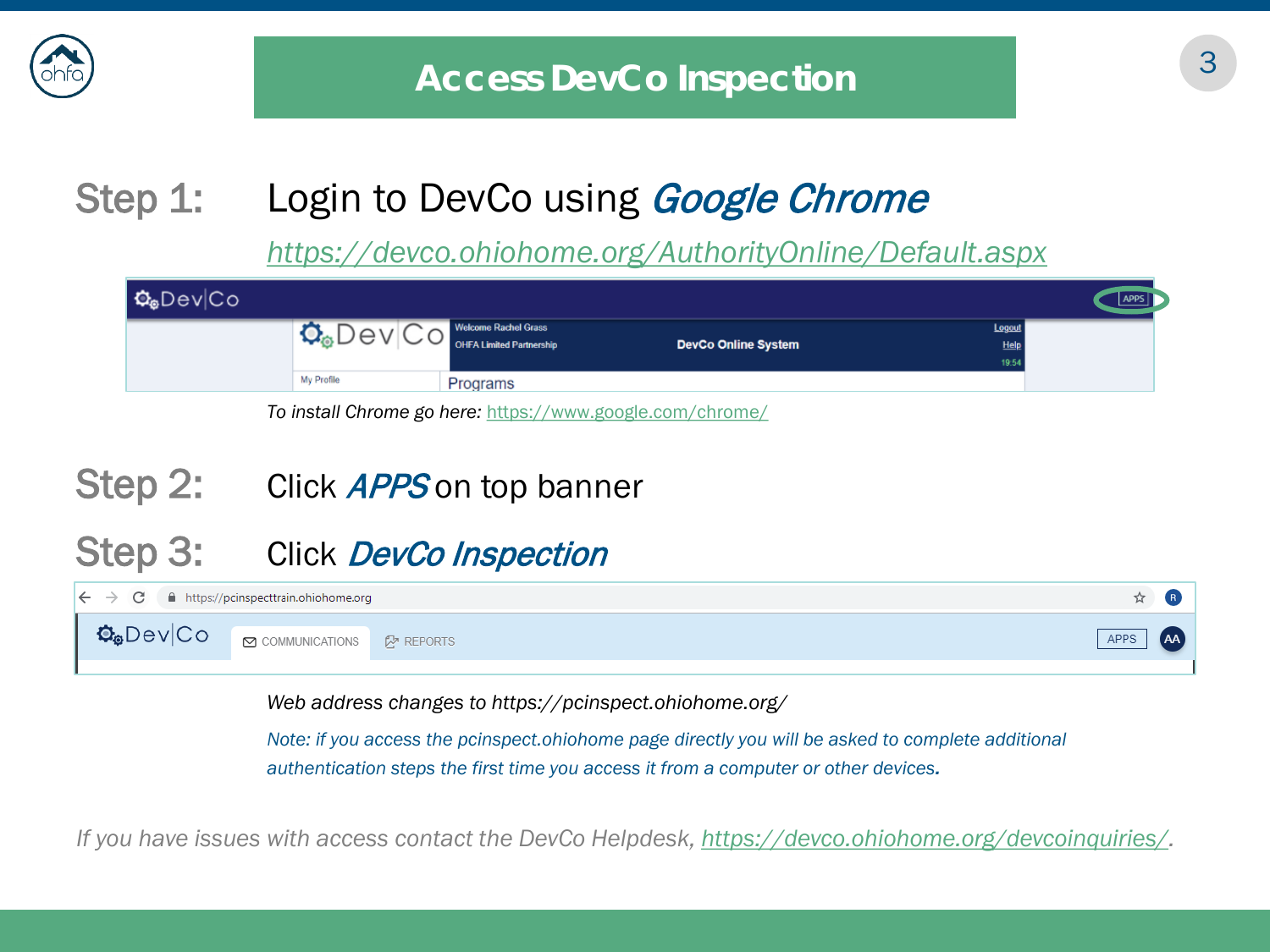

## Once Logged into DevCo Inspection you will have access to:

Reports *– view and respond to the compliance audit report* Communications *– for comments specific to audits or general*



*By default you will start on the Communications page.*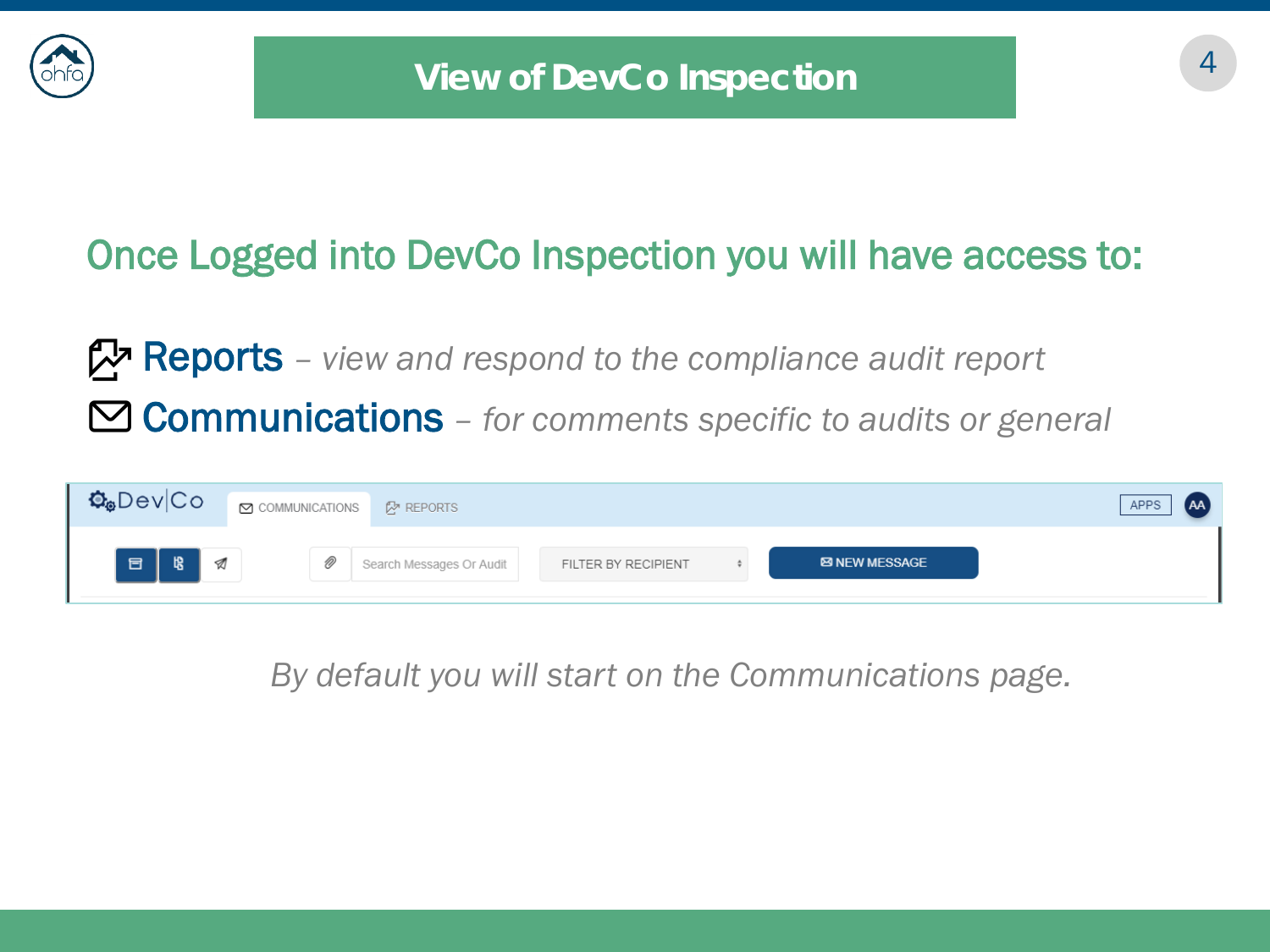

#### **To access** – 1: Click **Reports** at the top of the screen

| $\Phi_{\phi}$ Dev $ Co $ | O COMMUNICATIONS <b>A</b> REPORTS | APPS<br>$\blacksquare$ |
|--------------------------|-----------------------------------|------------------------|
|                          |                                   |                        |

2: If the report is listed on the screen, click the **Report #** on the left to view.

| Dev Co           |                       | $\oslash$ COMMUNICATIONS $\oslash$ REPORTS |  |              |      |               |              |                    |                 |
|------------------|-----------------------|--------------------------------------------|--|--------------|------|---------------|--------------|--------------------|-----------------|
| FILTER BY STATUS |                       | FILTER BY PROJECT                          |  |              |      |               |              |                    | <b>1 REPORT</b> |
| <b>REPORT</b>    | PROJECT               |                                            |  | <b>AUDIT</b> | TYPE | <b>STATUS</b> | CREATED      | <b>LAST EDITED</b> | DUE DATE        |
| ි #31            | <b>INNERS WANDERS</b> |                                            |  | 6826         | CAR  | Viewed by PM  | May 15, 2019 | 11 seconds ago     |                 |

Note: If the report is not listed use the **Filter** option to find a particular property.

#### This area will list any reports generated by OHFA that are specific to the review.

*This includes but may not be limited to* compliance audit reports *and the* EHS/smoke detector *violations. Responses should be submitted by uploading documents to the findings directly in the reports.* Responses must be submitted through DevCo Inspection.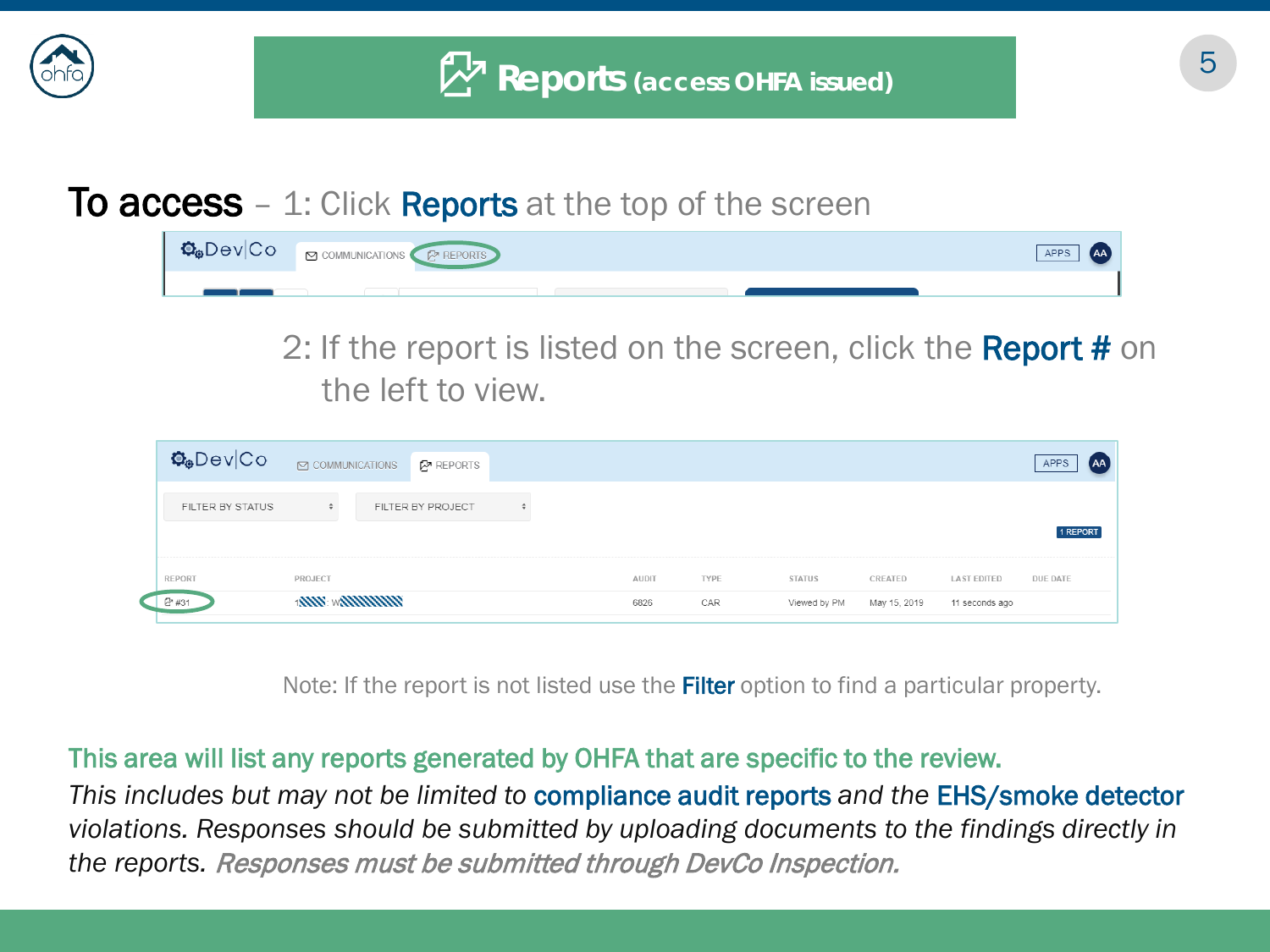

| Dev Co           | $\oslash$ COMMUNICATIONS |  | REPORTS |      |              |              |               |                |                    |          |
|------------------|--------------------------|--|---------|------|--------------|--------------|---------------|----------------|--------------------|----------|
| FILTER BY STATUS | FILTER BY PROJECT<br>÷   |  |         |      |              |              |               |                |                    |          |
| <b>REPORT</b>    | PROJECT                  |  |         |      | <b>AUDIT</b> | <b>TYPE</b>  | <b>STATUS</b> | CREATED        | <b>LAST EDITED</b> | DUE DATE |
| 2 #31            | <b>KING WANTED STARS</b> |  |         | 6826 | CAR          | Viewed by PM | May 15, 2019  | 11 seconds ago |                    |          |

| <b>Filter by Status</b> - 1: Click Filter by Status at the<br>top of the screen<br>2: Select appropriate Status<br>(try All if having issues viewing the list) | <b>⊗ SENT</b>                   | FILTER BY STATUS  |
|----------------------------------------------------------------------------------------------------------------------------------------------------------------|---------------------------------|-------------------|
| <b>Filter by Project</b> – 1: Click Filter by Project at the<br>top of the screen<br>2: Scroll through list and find the<br>appropriate property and select    | <b>6 AWAYA AWANA MARKA 20 A</b> | FILTER BY PROJECT |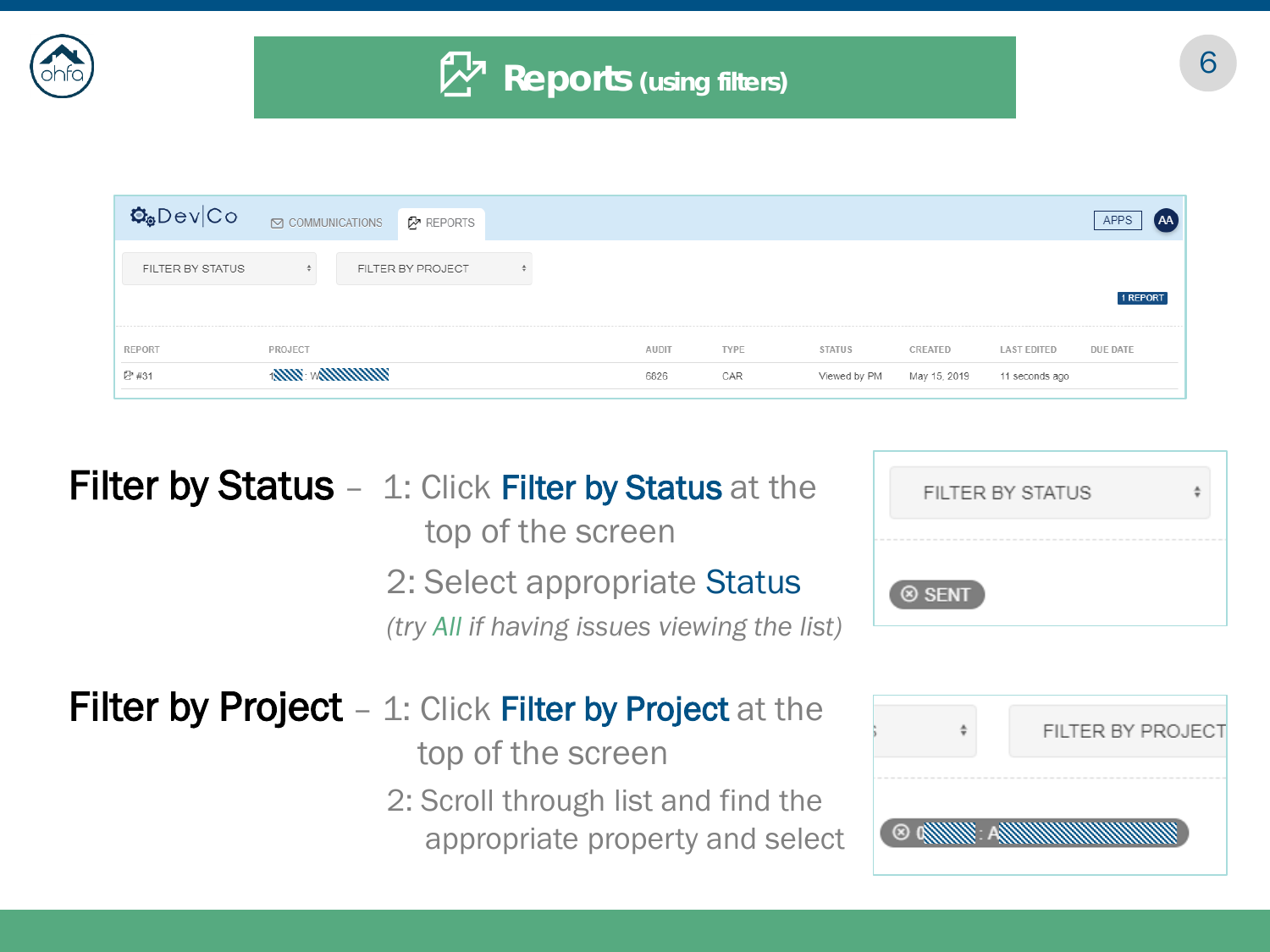

When viewing report type, project name, OHFA tracking number and review date will be listed at the top. Report includes the following:

- Cover Letter
- **Units Inspected E: FILE INSPECTION | E: SITE INSPECTION**
- Findings  $| \circledast |$  : 22 NON LIFE THREATENING FINDINGS  $| \circledast |$  2 LIFE THREATENING FINDINGS

If the report is not visible after the first page adjust the zoom setting.

**To Submit Responses** – Go to the Findings and click Add Response

> Use the Add Communication ( $\boxtimes$ ) to upload documentation or images and add additional comment or explanation.

Responses must be submitted through DevCo Inspection, any responses submitted by email or other means will not be accepted.

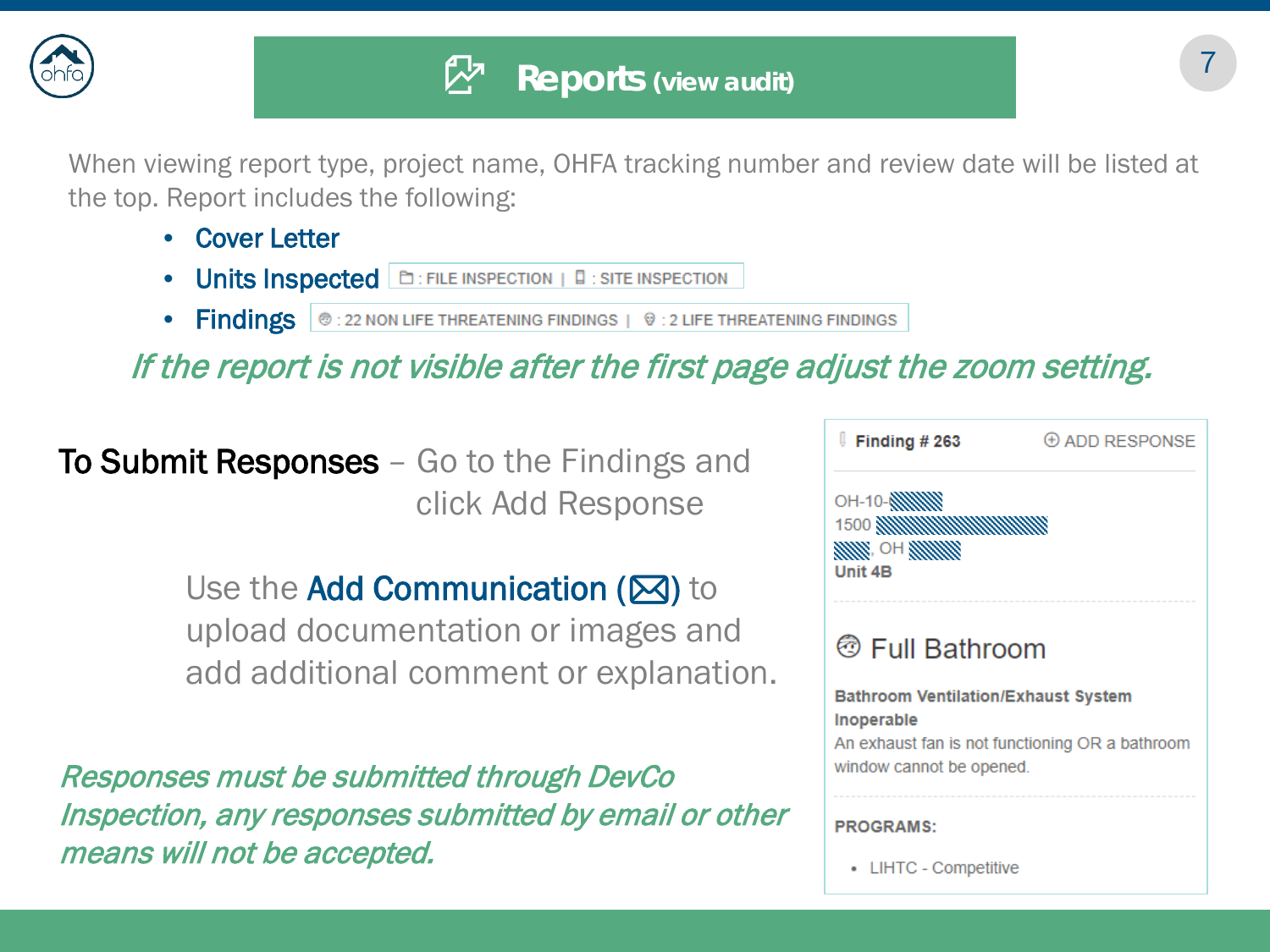

After clicking Add Response/Communication  $(\blackbox{\textbf{\textsf{M}}})$  a message window will pop up. To complete the response do the following:

- Add any additional findings that the documentation applies to by clicking **Add** Finding
- Use the **Add Documents** feature to upload the needed document for correcting the finding.
- Add any additional comments in the **Message** area.

After this is completed click Send.

| नामलामाम<br>Letter              |                 | Message for Project: 1 ANN WANNING Audit: 6826 Findings Response |                                                                  | <b>FRUGRAMO.</b><br>× |
|---------------------------------|-----------------|------------------------------------------------------------------|------------------------------------------------------------------|-----------------------|
| LETTER                          | R FROM:         | <b>BOOKS</b>                                                     |                                                                  |                       |
| CAR                             | $R^2$ TO:       | V Kimberly Smith                                                 |                                                                  |                       |
| Header<br>Inspected             | A FINDINGS: 260 | $\sqrt{\phantom{a}}$ Finding-260<br><b>E</b> ADD FINDING         |                                                                  |                       |
| <b>Units</b><br><b>Findings</b> | @ DOCUMENTS:    | (+) ADD DOCUMENTS                                                |                                                                  |                       |
| <b>Notes</b>                    | SUBJECT:        | Finding: 260                                                     |                                                                  |                       |
| <b>FINDING</b><br><b>LIST</b>   | MESSAGE:        |                                                                  | Owner response for finding 260 on audit # 6826 for 1NNN: WNNNNNN |                       |
|                                 |                 |                                                                  |                                                                  | h                     |
|                                 |                 |                                                                  | 8 CANCEL                                                         | <b>ØSEND</b>          |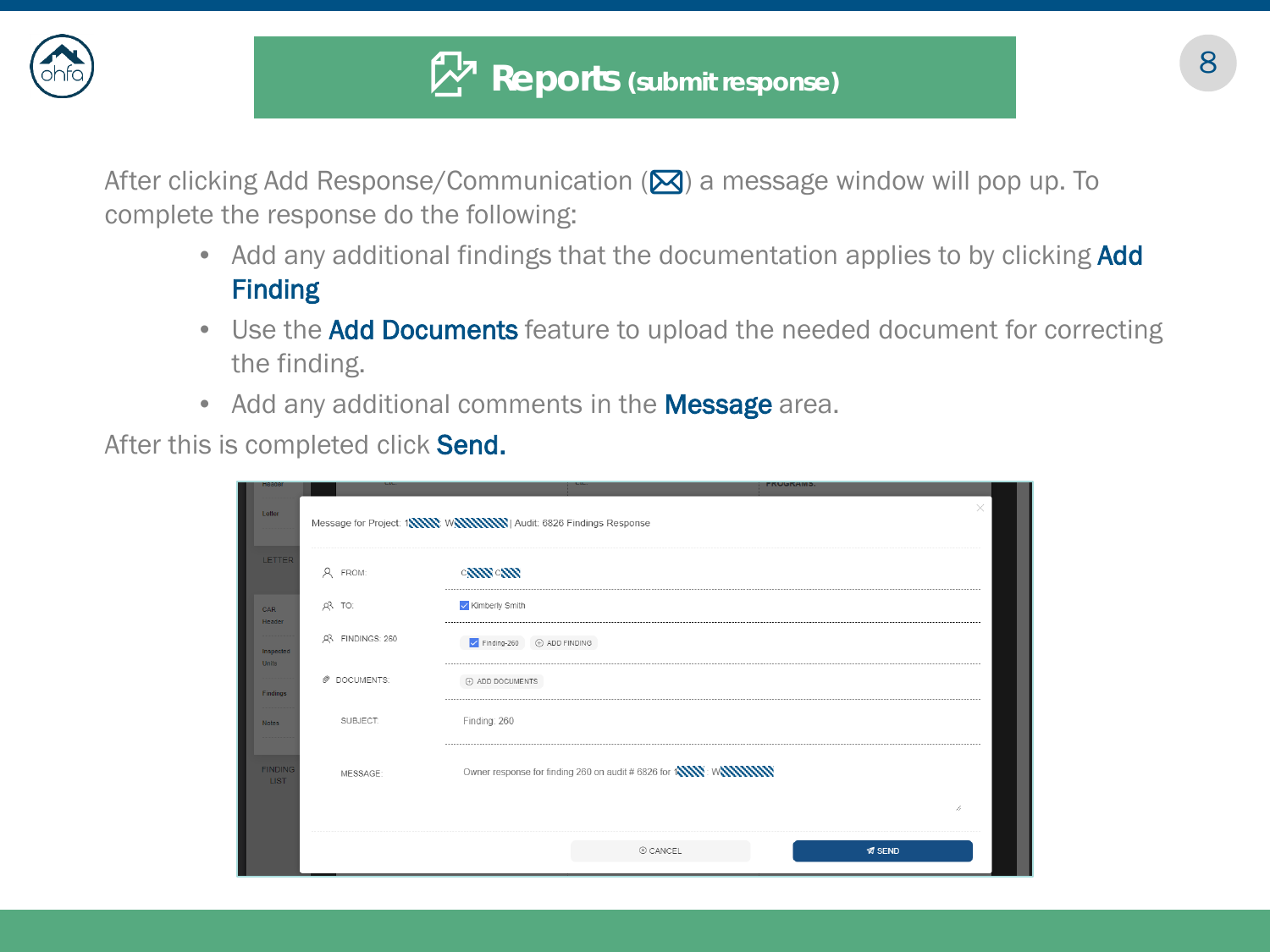

- o *Communications can be specific to audits or general.*
- o *Talk with OHFA or those in your organization with DevCo access.*
- o *To link comments or uploads to specific findings use the* Reports *area.*
- o Questions regarding appropriate responses to a review can be submitted to the OHFA auditor here.

| $\Phi_{\theta}$ Dev $ Co$                                                                                                      | COMMUNICATIONS | <b>P</b> REPORTS                         |                                                   |                   | (AA<br><b>APPS</b>   |
|--------------------------------------------------------------------------------------------------------------------------------|----------------|------------------------------------------|---------------------------------------------------|-------------------|----------------------|
| 49<br>目<br>$\mathcal{A}$                                                                                                       |                | <sup>©</sup><br>Search Messages Or Audit | FILTER BY RECIPIENT<br>$\div$                     | FILTER BY PROJECT | <b>⊠ NEW MESSAGE</b> |
| <b>RECIPIENTS</b>                                                                                                              |                | AUDIT                                    | SUMMARY                                           |                   | <b>DOCUMENTS</b>     |
| 05/29/19 12:59 pm<br>Rachel Grass, Amelia Putnam (OSM<br>Test), Amelia Howland (synd Test),<br>Amelia Atchinson (OSM Test), Me |                |                                          | Testing 2:<br>General Communication               |                   |                      |
| 05/29/19 12:58 pm<br>Rachel Grass, Amelia Putnam (OSM<br>Test), Amelia Howland (synd Test),<br>Me, Amelia Atchinson (OSM Test) |                | 6841                                     | Testing:<br>Message related to the project/audit. |                   |                      |

General/Overall - This is for basic questions or comments not specific to a review or project. Review/Audit Specific - This is for questions or comments related to project or review.